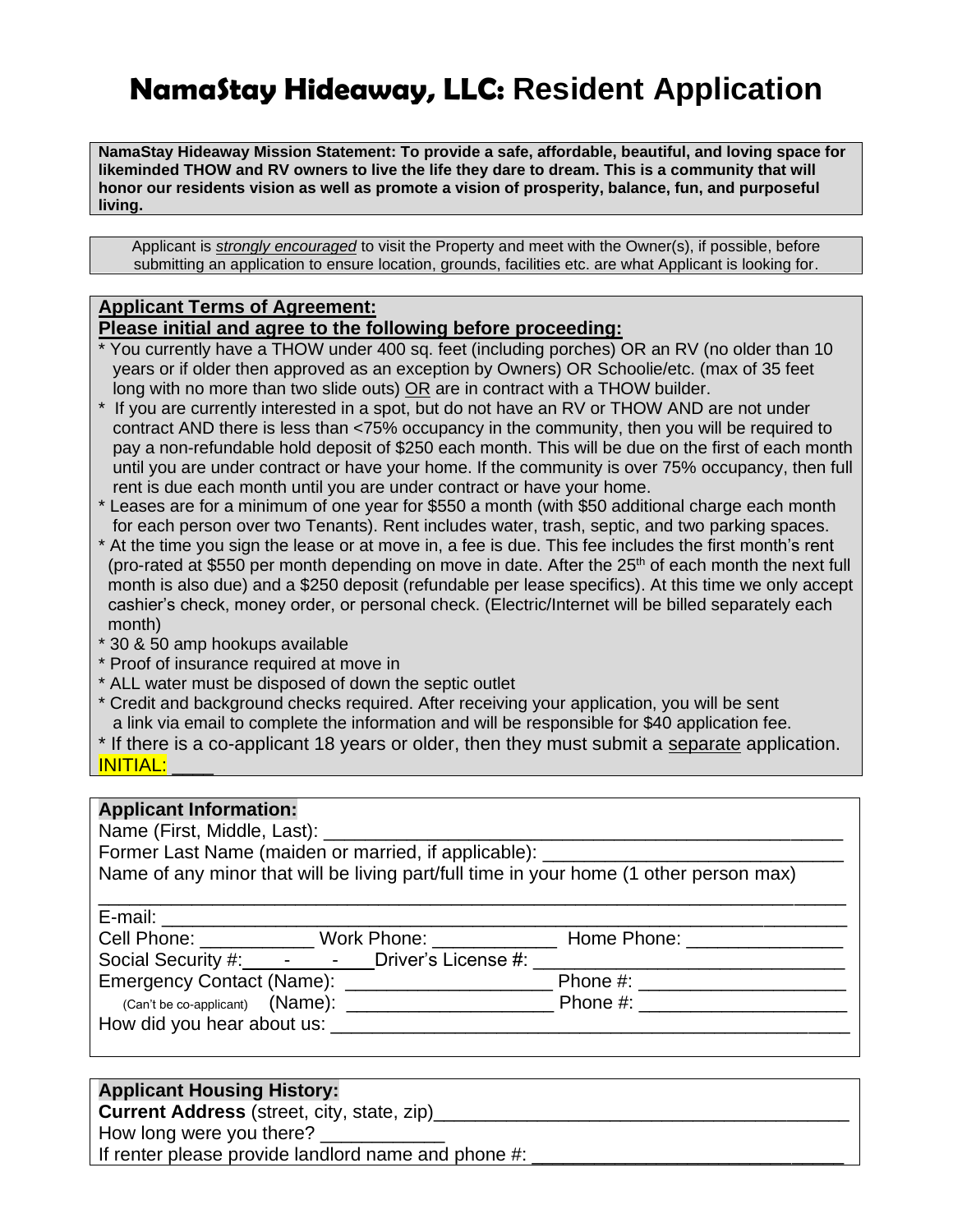| Please list a minimum of two years of previous addresses:                        |
|----------------------------------------------------------------------------------|
|                                                                                  |
| How long were you there?                                                         |
| If renter please provide landlord name and phone #: ______                       |
| <b>Previous Address</b> (street, city, state, zip)_______                        |
| How long were you there?                                                         |
| If renter please provide landlord name and phone #: ____________________________ |
| <b>Previous Address (street, city, state, zip)</b>                               |
| How long were you there?                                                         |
| If renter please provide landlord name and phone #:                              |

| <b>Applicant Employment History:</b>                                          |
|-------------------------------------------------------------------------------|
|                                                                               |
|                                                                               |
|                                                                               |
|                                                                               |
|                                                                               |
| (*If self-employed may require 1-2 years tax return attested by professional) |
|                                                                               |
|                                                                               |
|                                                                               |
|                                                                               |
|                                                                               |
| (*If self-employed may require 1-2 years tax return attested by professional) |
| Please list a minimum of two years of previous employers:                     |
|                                                                               |
|                                                                               |
|                                                                               |
|                                                                               |
|                                                                               |
|                                                                               |
|                                                                               |
|                                                                               |
|                                                                               |
|                                                                               |
|                                                                               |
|                                                                               |
| Describe other income Applicant would like considered (retirement, SS, etc.): |
|                                                                               |
|                                                                               |
|                                                                               |

### **Applicant Move In Specifications:**

#### **Are you CURRENTLY a THOW/RV owner:**

 **-If Yes,** describe: **Size** (length/width & sq. ft including porch(es): \_\_\_\_\_\_\_\_\_\_\_\_\_\_\_\_\_\_ (If porch: detachable or on trailer), **Year**: \_\_\_\_\_ **Model or Builder/DIY**:\_\_\_\_\_\_\_\_\_\_\_\_, **Solar**: Yes □ No □, **Toilets**: Plumbed, incinerator or compost, **Skirting**: Yes □ No □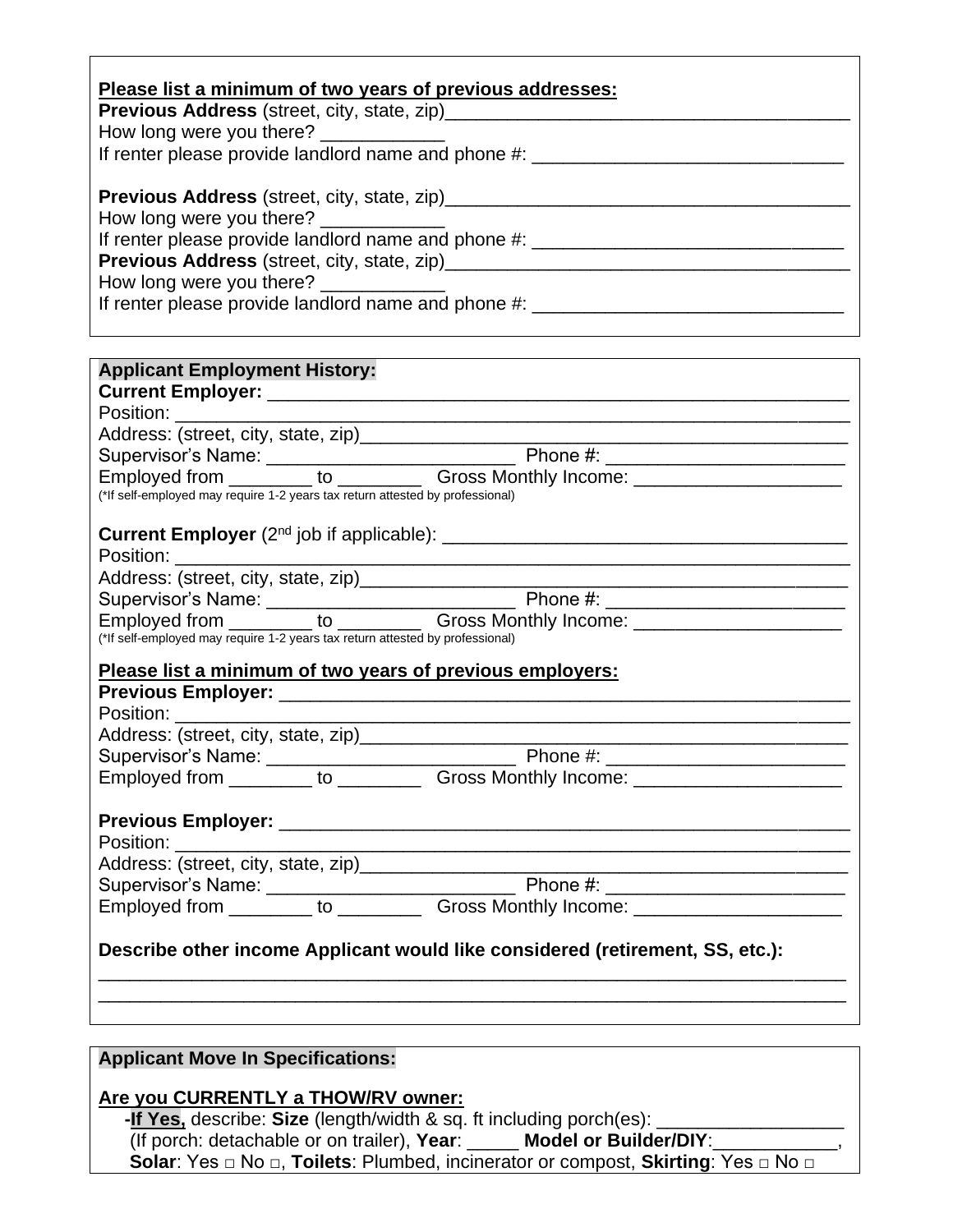Is it certified (RVIA, NOAH) Yes  $\Box$  No  $\Box$  Other: If your build is not certified, then are you willing to pay for an electrical or other inspection to ensure your home is safe upon move in and at every lease renewal;  $\mathsf{Yes} \sqcup \mathsf{No} \sqcup \mathsf{Comments}\text{:}$ Do you have insurance: Yes  $\Box$  No  $\Box$  If yes, provide name: (Insurance is required by owner while renting on the Property) (Please send current pictures of your THOW/RV with the application) **-If No,** then are you currently under contract with a builder/dealer**:** Yes □ No □ **Provide builder business name and number:** The anticipated completion date: \_\_\_\_\_\_\_\_\_\_\_\_\_, Fits size specifications indicated above: Yes □ No □ (please include a copy of your contract) -Will your build be certified (RVIA, NOAH) Yes □ No □ Other: -If your build will not be certified, then are you willing to pay for an electrical or other inspection to ensure your home is safe upon move in and every lease renewal: Yes □ No □ \*\*As Landlords, we reserve the right to refuse to Lease if the THOW/RV is not in acceptable appearance or condition which may consist of peeling paint, rust, rotted wood, leaning/unstable, exposed nail/screws, not insurable, broken windows, sheets/foil in windows, can see inside from exterior break, etc. What would be your spot preference: (Name & #): \_\_\_\_\_\_\_\_ What is your intended move in date: \*The spot on the Property will remain on the market until a lease is signed by all parties OR a holding deposit is made each month. Owner may continue to show and rent the spot you prefer on the Property to other prospective renters in the meantime. **Waitlist/Secure your spot:** If the community is at less than 75% capacity, but you have your home or are under contract, have completed the application, passed background/criminal check, and signed a lease, then you will be not be responsible for a holding deposit or rent for up to 4 months. After 4 months, a month holding deposit will be required of \$250 due at the first of each month. The month the Tenant moves in, the holding deposit is included as part of rent. If the community is at more than 75% capacity, then full rent begins immediately per holding deposit or after completed paperwork as stated above. \*If any agreement is made with owner that differs from above, then it must be in writing. **Vehicle to be parked on the Property:** (2 included)(Must be in good working condition) Make: Model: The Model: All Model: License #: License #: State: Second vehicle (we will try to make accommodations)(Must be in good working condition) Make: \_\_\_\_\_\_\_\_\_\_\_ Model: \_\_\_\_\_\_\_\_\_ Year: \_\_\_\_\_\_ License #:\_\_\_\_\_\_\_\_ State: \_\_\_\_\_\_ **Please fill out the following, if you currently have a domestic pet (dogs, cats, birds, small mammals only) (2 dogs max with case by case for other domestic pets)** (Landlords reserve the right to meet and interact with pet(s) prior to Lease being signed as no aggressive or hostile behaviors will be allowed for the safety of other pets and Tenants. No exotic or livestock pets are permitted.) 1) Name: \_\_\_\_\_\_\_\_\_\_\_\_\_\_\_\_\_\_ Type: \_\_\_\_\_\_\_\_\_ Breed: \_\_\_\_\_\_\_\_\_ Age: \_\_\_\_\_\_ Gender: \_\_\_\_\_\_\_\_ Service Pet: Yes □ No □ 2) Name: \_\_\_\_\_\_\_\_\_\_\_\_\_\_\_\_\_\_ Type: \_\_\_\_\_\_\_\_\_ Breed: \_\_\_\_\_\_\_\_\_ Age: \_\_\_\_\_\_ Color: Weight: Gender: Service Pet: Yes □ No □ Other pets not listed above: \_\_\_\_\_\_\_\_\_\_\_\_\_\_\_\_\_\_\_\_\_\_\_\_\_\_\_\_\_\_\_\_\_\_\_\_\_\_\_\_\_\_\_\_\_\_\_\_\_\_\_\_\_\_\_\_\_\_\_\_\_\_\_\_\_\_\_\_\_\_\_\_